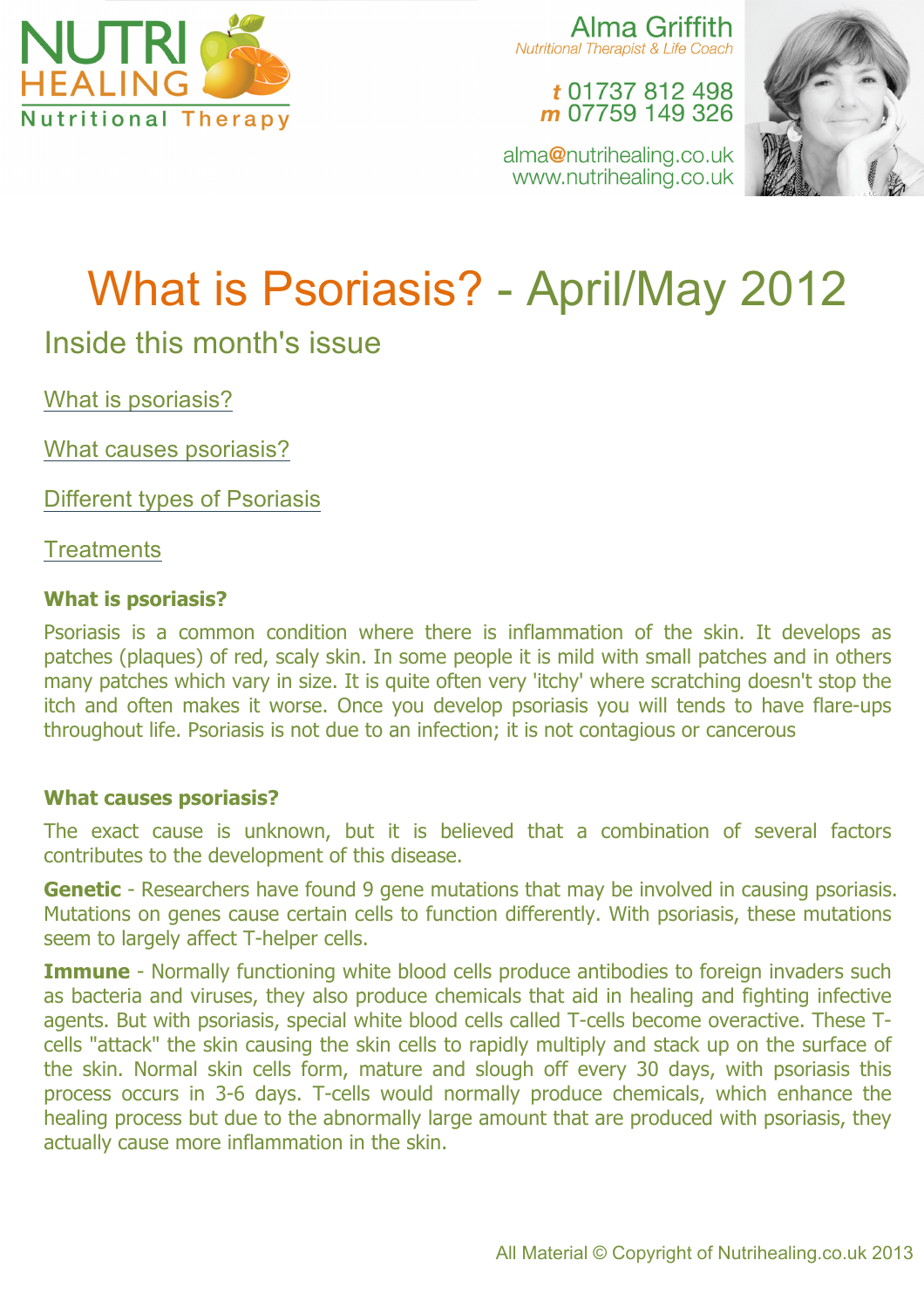## **Environmental**

Psoriasis can be triggered through skin injuries i.e. abrasions, friction from clothing or rubbing against skin folds, sunburn viral or drug rashes.

#### **Different types of Psoriasis**

#### **Chronic Plague**

The rash is made up of patches on the skin, called plaques.

Each plaque usually looks pink or red with overlying flaky, silvery-white scales that feel rough. There is usually a sharp border between the edge of a plaque and normal skin.

The most common areas affected are over elbows and knees, the scalp, nails and the lower back. However, plaques may appear anywhere on the body.

#### **Inverse psoriasis**

Found generally in armpits, groin, under the breasts and in skin folds. It appears as smooth, dry areas of skin that are red and inflamed but do not have the scaling associated with plaque psoriasis. Generally more associated with people that are overweight and prone to rubbing and sweating.

#### **Pustular psoriasis**

A type of recurring psoriasis characterized by the appearance of pus-filed pimples and sores in clusters. It can be intensely painful, and hospitalization may be required.

#### **Psoriatic arthritis:**

Approximately 6% of people with psoriasis suffer from psoriatic arthritis (stiff painful and inflamed joints). The arthritis differs from other forms of arthritis in the pattern of joints that are affected. With psoriatic arthritis an entire finger or toe becomes swollen and inflamed, rather than an individual joint. Common sites are the hands, feet, spine and neck.

#### **Treatments**

#### **Creams**

Psoriasis is generally treated with drugs that are applied locally on the affected areas of the skin.

- o Anti-inflammatory steroid creams that have side-effects: thinning of the skin if overused and if covering large areas of the body can lead to systemic absorption and loss of the body's ability to make its own natural cortisol.
- o Non-steroidal creams: Tazorotene & Calciptiene.
- o Natural creams which may help with psoriasis fromGreenPeople